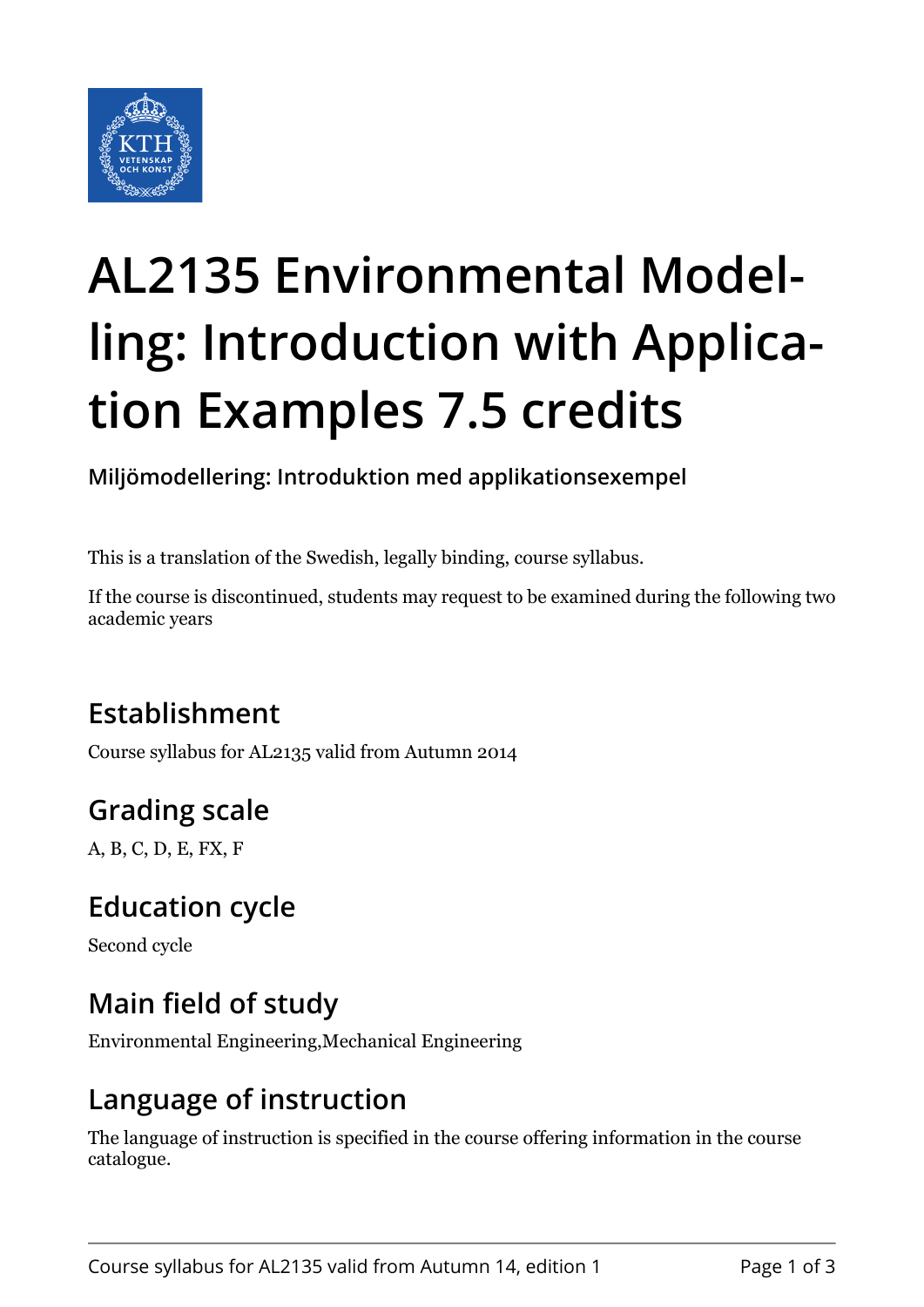### **Intended learning outcomes**

The course is intended to give introductory knowledge and an overview of methods for environmental modelling and its purposes. The course is also intended to give introductory knowledge and experience in model construction and evaluation. You will also practice your skills in communicating environmental modelling. The application examples may illustrate water quality issues, but also touch upon modelling of global and local element cycles and ecosystem modelling and different types of sustainability issues. After finishing the course, the student should be able to

- Describe the main aims and parts of Environmental Modelling;
- Describe the key concepts within Environmental Modelling, for example calibration, verification, validation, robustness, model error, oscillation, discretization, and to distinguish between deterministic and stochastic models, as well as static and dynamic models;
- Identify dominant processes and carry out sensitivity analyses and uncertainty analyses, as well as describe their role in Environmental Modelling;
- Mathematically formulate mass-balances for environmental modelling purposes and for simple systems solve those analytically of numerically (using EXCEL or SIMILE or similar modelling tools) for steady-state and dynamic conditions (difference equations/differential equations);
- Generate model output (for selected models) that can be used for testing of models and to understand the modelled system or propose management of the system and analyse the output in a relevant and useful way ;
- On an introductory level use one or more numerical tools (for example PHREEQC, MEDUSA/HYDRA or ORWARE, SIMILE) for environmental modelling;
- Put up, use, and interpret a mathematical model for material cycling in ecosystems and the dynamical aspects of ecological systems, including logistic growth, carrying capacity, and oscillation;
- Understand written descriptions of environmental modelling and on a basic level evaluate such models;
- On an introductory level, communicate environmental modelling for different users, and describe the role of environmental modelling within research and development, environmental issues (including risk) and policy issues.

#### **Course contents**

Fundamentals of environmental modelling and mathematical quantification

Fundamental definitions and principles of model constructions

Causality modelling

General formulation of mass balances and their applications within environmental modelling

Application of environmental modelling to a selected subject

Training in the use of numerical modelling tools